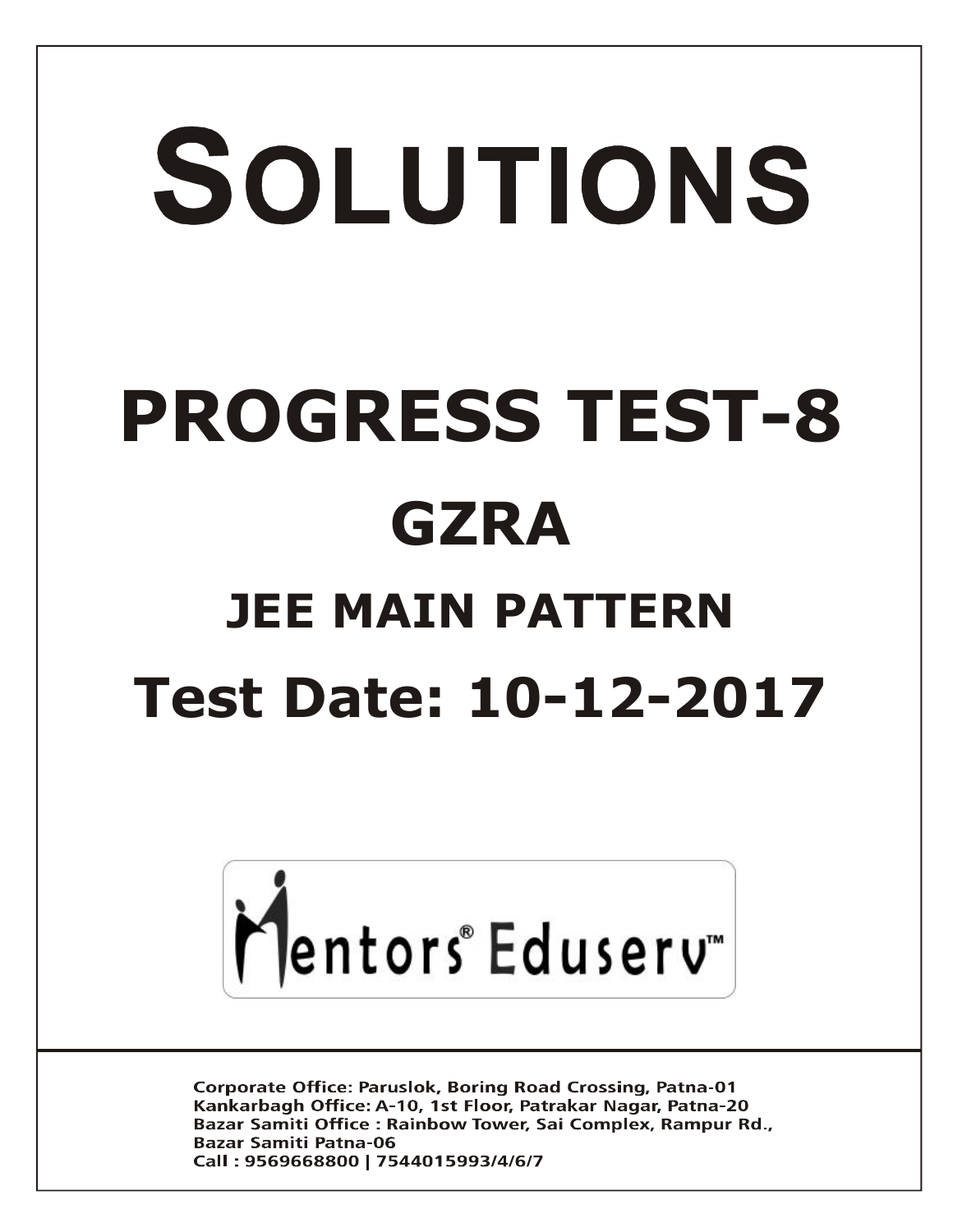

**[ 2 ] PT-VIII (Main) GZRA \_10.12.2017**

**Helpline No. : 9569668800 | 7544015993/4/6/7**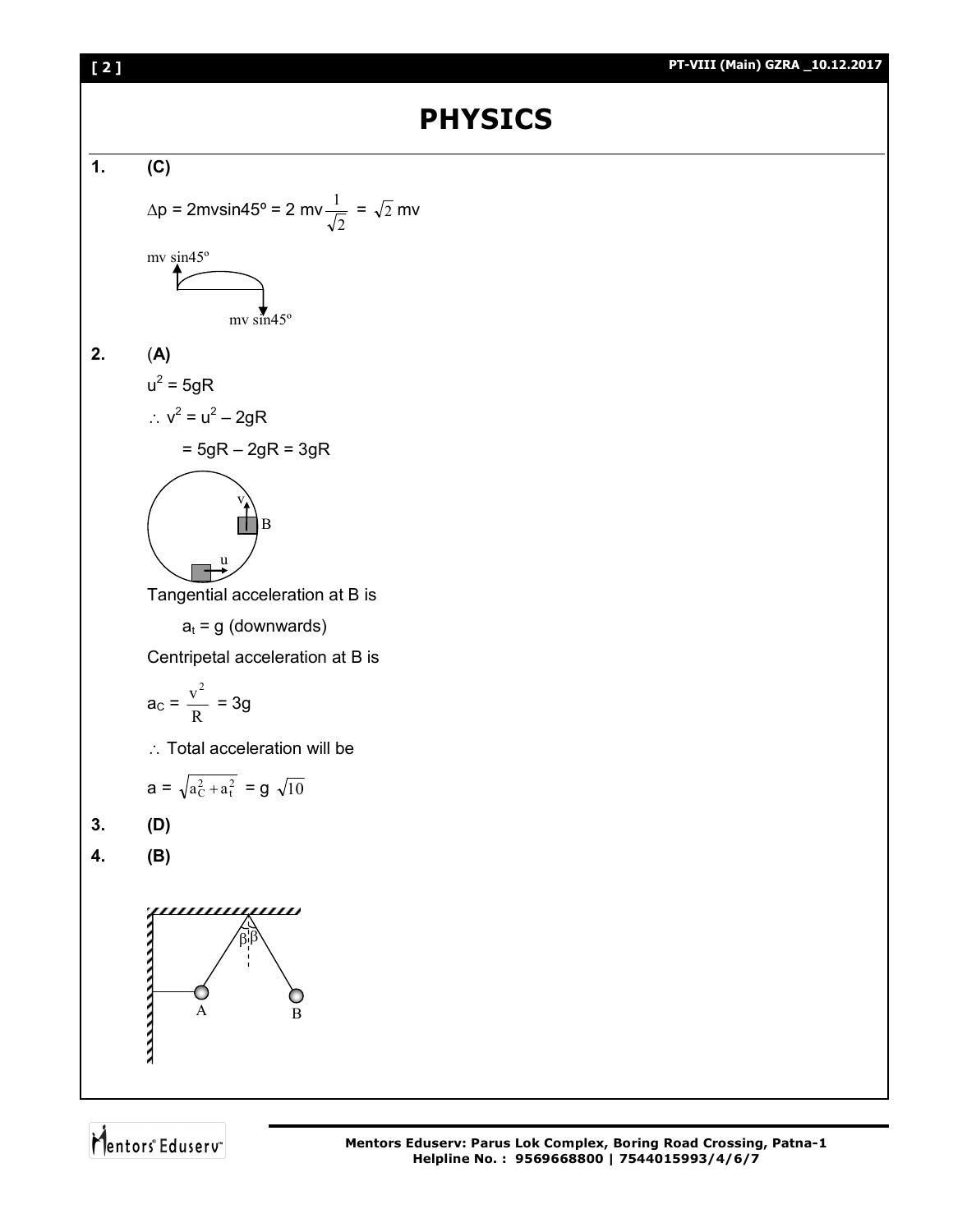



**5.** Let *x* be the distance between the particles after *t* seconds.

Then  $x = vt - \frac{1}{2}at^2$ 2  $= vt - \frac{1}{2}at^2$  ... (i)

For *x* to be maximum,

$$
\frac{dx}{dt} = 0 \qquad \text{or} \quad t = \frac{v}{a}
$$

From (i), we get

$$
x=\frac{v^2}{2a}
$$

**(b)**

**Mentors Eduserv: Parus Lok Complex, Boring Road Crossing, Patna-1 Helpline No. : 9569668800 | 7544015993/4/6/7**

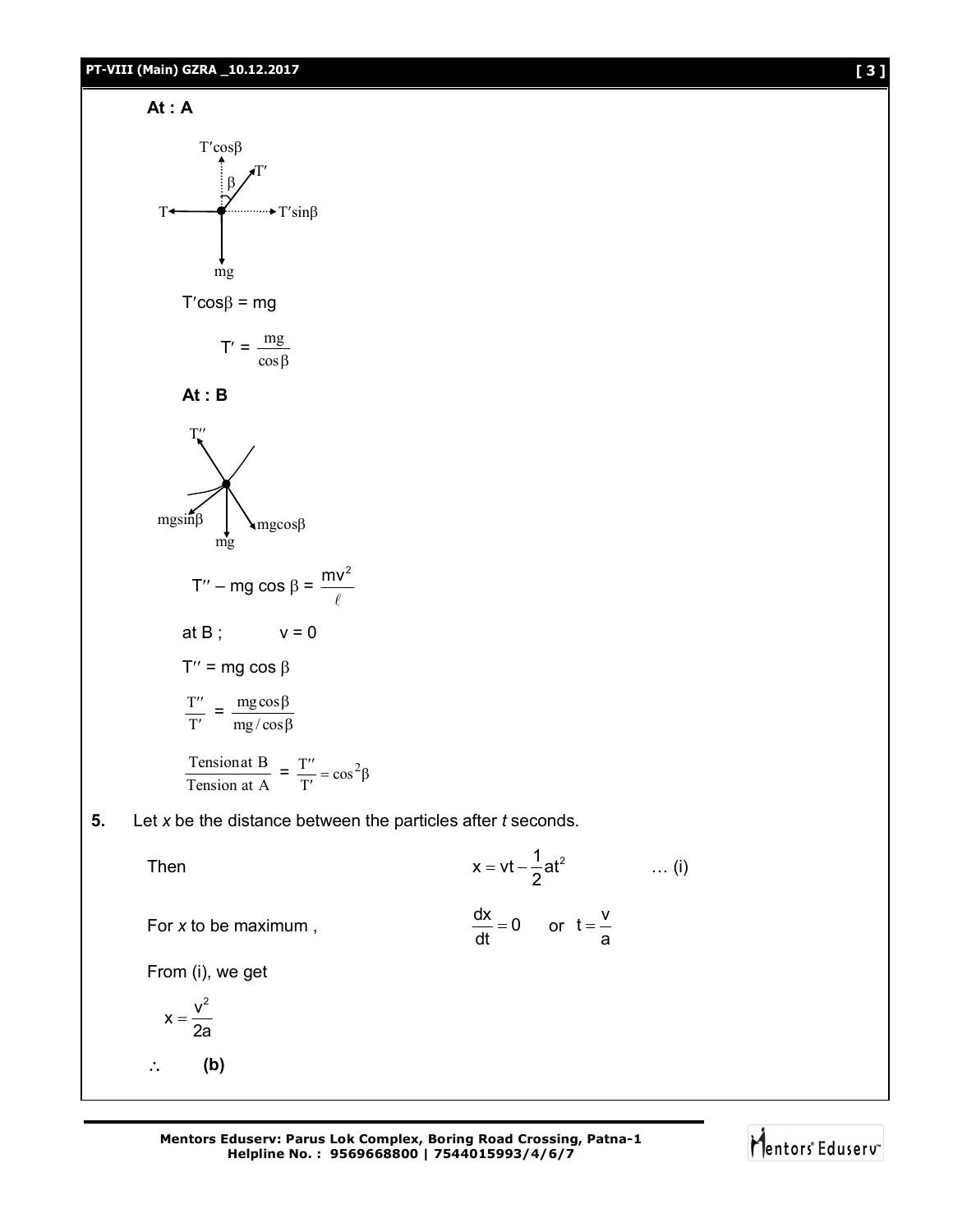

**6.** Maximum acceleration of slab can be

$$
a = 0.6 \times 10 \times 9.8 = \frac{6 \times 9.8}{40} = \frac{58.8}{40} = 1.47 \text{ ms}^{-2}
$$

Hence block over slab will slip and  $a = \frac{0.4 \times 10 \times 9.8}{10} = 0.98$ 40  $=\frac{0.4 \times 10 \times 9.8}{10}$  = 0.98 ms<sup>-2</sup>

$$
\therefore (A)
$$

# **7. (D)**

Let N be the normal reaction between m and M,

Equilibrium of M

N sin  $45^{\circ}$  = kx ... (i)

Equilibrium of m in vertical direction gives

N  $\cos 45^\circ = mg$  ... (ii)

From Eqs. (i) and (ii), we get

$$
x = \frac{mg}{k}
$$

# **8. (C)**

The work done by man is negative of magnitude of decrease in potential energy of chain.

$$
LU = \frac{1}{2} \frac{1}{2} \frac{1}{2} \frac{1}{4} = 3 \text{ mg} \frac{\ell}{8}
$$
  
\n
$$
LU = \frac{1}{2} \frac{1}{2} - \frac{1}{2} = \frac{1}{2} \frac{\ell}{8} = 3 \text{ mg} \frac{\ell}{8}
$$
  
\n
$$
U = -\frac{3}{2} \frac{1}{2} \frac{1}{2} = \frac{1}{2} \frac{1}{2} \frac{1}{4} = 3 \text{ mg} \frac{\ell}{8}
$$

$$
9. \qquad (B)
$$

$$
\mathsf{W} = \int\limits_{(0,0)}^{(1,1)} \vec{F} \cdot \vec{dx}
$$

Here ds  $\overline{\phantom{a}}$  $= dx\hat{i} + dy\hat{j} + dz\hat{k}$ 

8

$$
\therefore \quad \mathsf{W} = \int_{(0,0)}^{(1,1)} (x^2 dy + y dx)
$$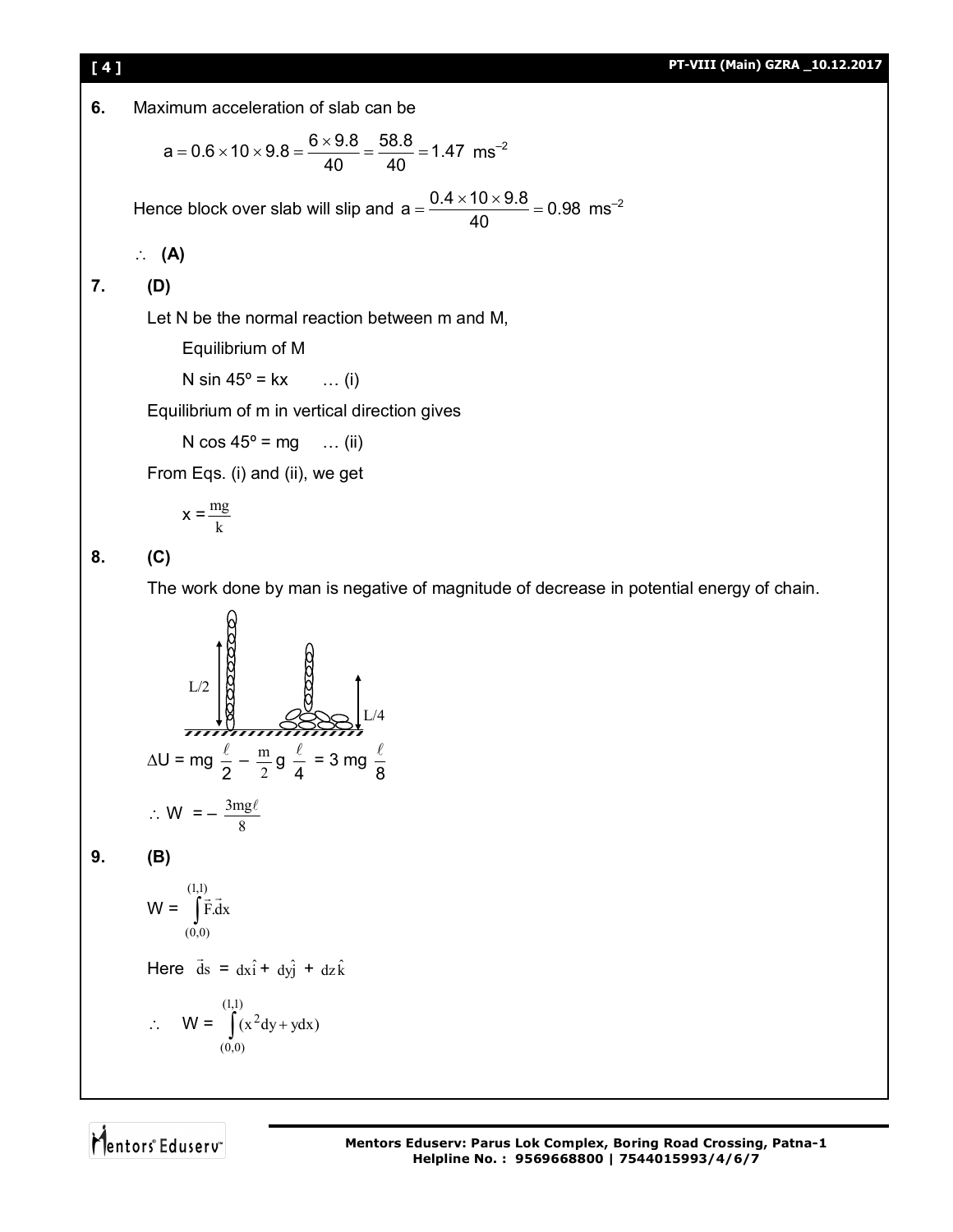#### **PT-VIII (Main) GZRA \_10.12.2017 [ 5 ]**

$$
= \int_{(0,0)}^{(1,1)} (y^2 dy + x dx) \text{ (as x = y)}
$$
  
∴ W =  $\left[ \frac{y^3}{3} + \frac{x^2}{2} \right]_{(0,0)}^{(1,1)} = \frac{5}{6} J$ 

# **10. (C)**

$$
K.E. = Fx; \quad P = \left(\frac{F^2}{m}\right)t; \quad K = \left(\frac{F^2}{2m}\right)t^2
$$

**11. (C)**

 $P = Fv$ 

 $\overline{a}$ 

or P = 
$$
\left(\text{mv}\frac{dv}{dx}\right)v
$$
  
\nor  $\int_{0}^{v} v^{2} dv = \int_{0}^{x} \frac{P}{m} dx$   
\n $\frac{v^{3}}{3} = \frac{Px}{m} \text{ or } v = \left(\frac{3Px}{m}\right)^{1/3}$ 

**12. (D)**



After some time friction becomes more than mgsin $\theta$ , then body will retard. Thus speed is maximum when, total force or acc. is zero.

 $mgsin\theta - \mu mgcos\theta = 0$ 

 $\Rightarrow \mu = \tan \theta \Rightarrow 0.3x = 3/4$ 

$$
\Rightarrow
$$
 x = 2.5 m

$$
13. (D)
$$

$$
H = \frac{u_1^2 \sin^2 \theta_1}{2g} = \frac{u_2^2 \sin^2 \theta_2}{2g}
$$

**Mentors Eduserv: Parus Lok Complex, Boring Road Crossing, Patna-1 Helpline No. : 9569668800 | 7544015993/4/6/7**

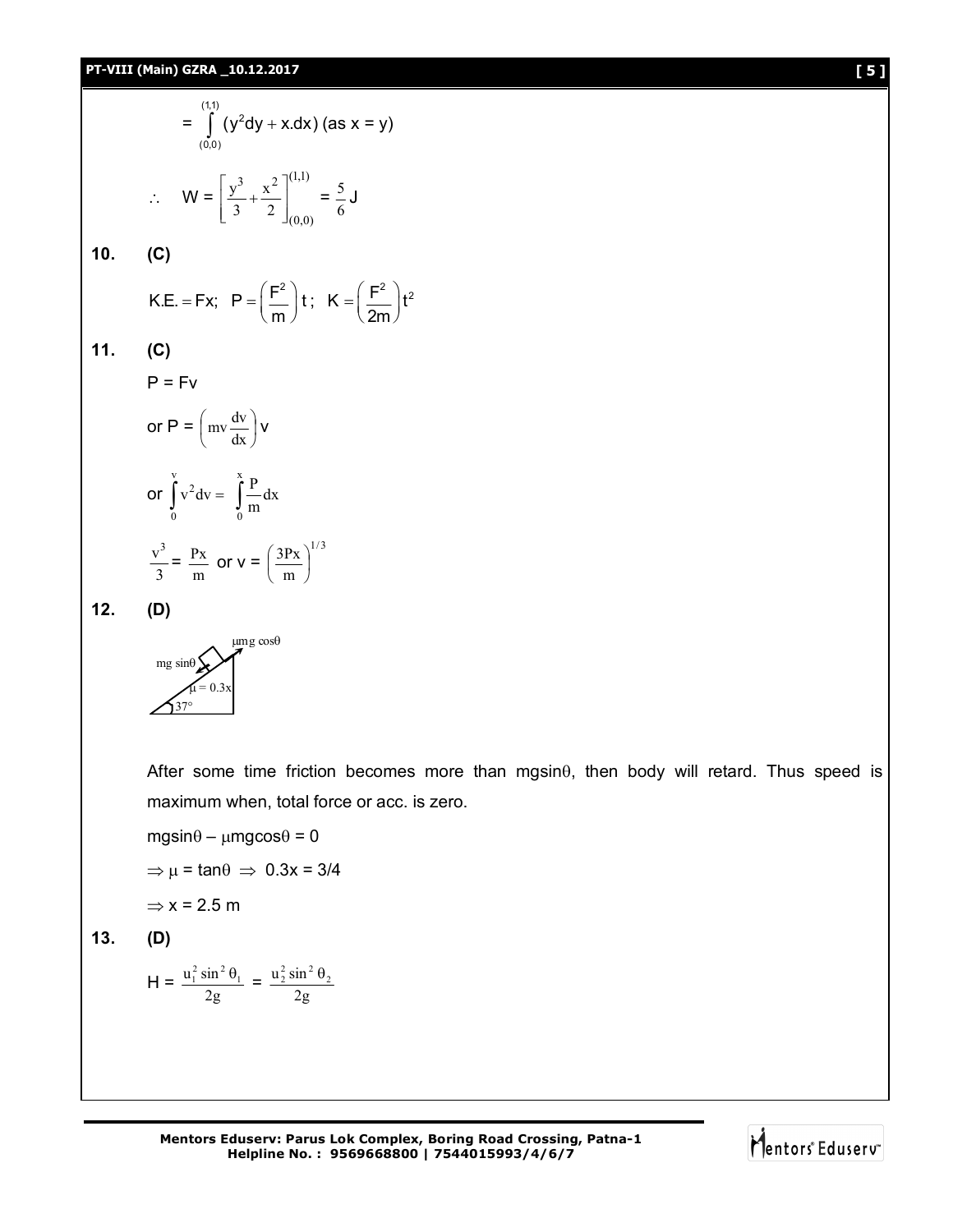| [6]       |  |  | PT-VIII (Main) GZRA _10.12.2017 |  |
|-----------|--|--|---------------------------------|--|
|           |  |  |                                 |  |
| 14. (A)   |  |  |                                 |  |
| 15. $(A)$ |  |  |                                 |  |
| 16. $(D)$ |  |  |                                 |  |
|           |  |  |                                 |  |

For a mole of an ideal gas, the equation of state is  $PV = RT$ 

or 
$$
T = \frac{PV}{R}
$$

which is proportional to the product PV

At x , PV = (4  $\times$  10<sup>5</sup>) (1  $\times$  10<sup>-4</sup>) = 40 Nm At y, PV = (1 × 10<sup>5</sup>) (5 × 10<sup>-4</sup>) = 50 Nm At z, PV = (1 × 10<sup>5</sup>) (1 × 10<sup>-4</sup>) = 10 Nm

Thus, T is maximum at y since PV is the highest and T is minimum at z since PV is the smallest

**17. (B)**



**18. (B)**

 $U = U_0 V \Rightarrow nC_V T = U_0 V \Rightarrow T \propto V$  isobaric process

$$
C = C_V + \frac{P}{n} \frac{dV}{dT}
$$
  

$$
\frac{dV}{dT} = \text{constant}
$$
  

$$
\frac{P}{n} = \frac{RT}{V} = \frac{RT}{\text{constant}}
$$
  

$$
C = C_V + \frac{R}{\text{constant}}
$$
  

$$
C = C_V + R = \frac{5}{2}R + R = \frac{7}{2}R
$$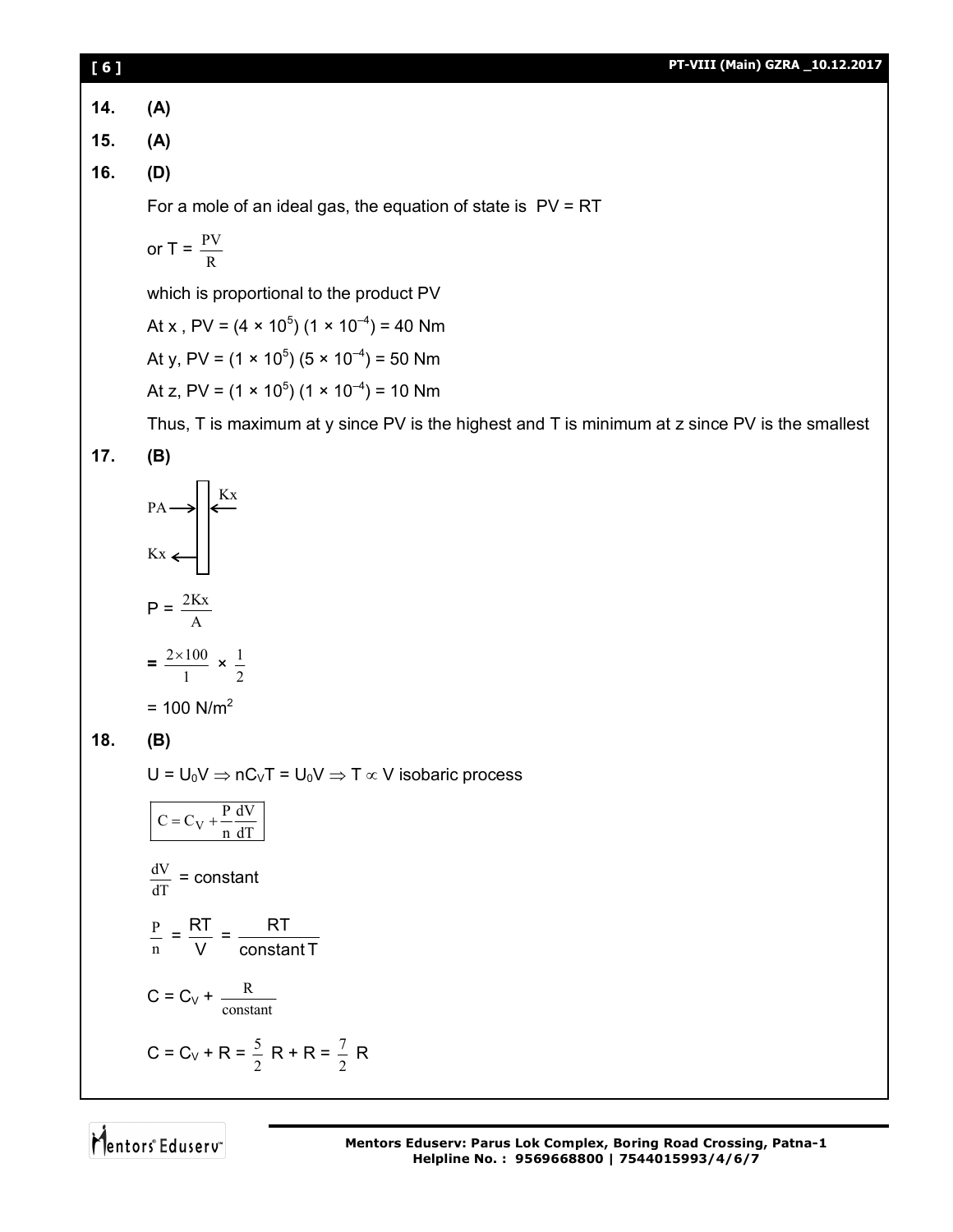# **PT-VIII (Main) GZRA \_10.12.2017 [ 7 ]**

19. (C)  
\n
$$
\Delta Q = nC_P \Delta T = \frac{7}{2} nR\Delta T \qquad (C_P = \frac{7}{2}R)
$$
\n
$$
\Delta U = nC_V \Delta T = \frac{5}{2} nR\Delta T \qquad (C_V = \frac{5}{2}R)
$$
\nand 
$$
\Delta W = \Delta Q - \Delta U = nR\Delta T
$$
\n
$$
\therefore \Delta Q : \Delta U : \Delta W = 7 : 5 : 2
$$
\n20. (D)  
\nHeat released by water  
\n
$$
\Delta Q = 80 \times 1 \times 30 = 2400 \text{ cal } \qquad .......(i)
$$
\nMass of Ice melt  
\n
$$
2400 = m \times 80 \quad [\Delta Q = mL]
$$
\n
$$
\therefore m = \frac{2400}{80} = 30 \text{ gm}
$$
\n21. (B)  
\n22. (A) 
$$
x \times 540 = y \times 80 + y \times 1 \times 100
$$
\n
$$
\Rightarrow 540 x = 180 y \text{ or } \frac{x}{y} = \frac{1}{3}
$$
\n23. (C)  
\n
$$
(3L)\alpha_{eff} \Delta \theta = L\alpha \Delta \theta + 2L(2\alpha)(\Delta \theta)
$$
\n
$$
\therefore \alpha_{eff} = \frac{5}{3}\alpha
$$
\n24. (B)  
\n
$$
\frac{mL}{t_1} = \frac{K_1 \Delta (T_1 - T_2)}{L}
$$
\n
$$
\frac{K_1}{t_2} = \frac{K_2 \Delta (T_1 - T_2)}{L}
$$
\n25. (D)  
\n
$$
\tau \propto \frac{Kr^2}{\ell}
$$
\n
$$
\therefore \tau_1 = \tau_2
$$
\n
$$
\frac{K_1 r_1^2}{\ell_1} = \frac{K_2 r_2^2}{\ell_2}
$$

Ј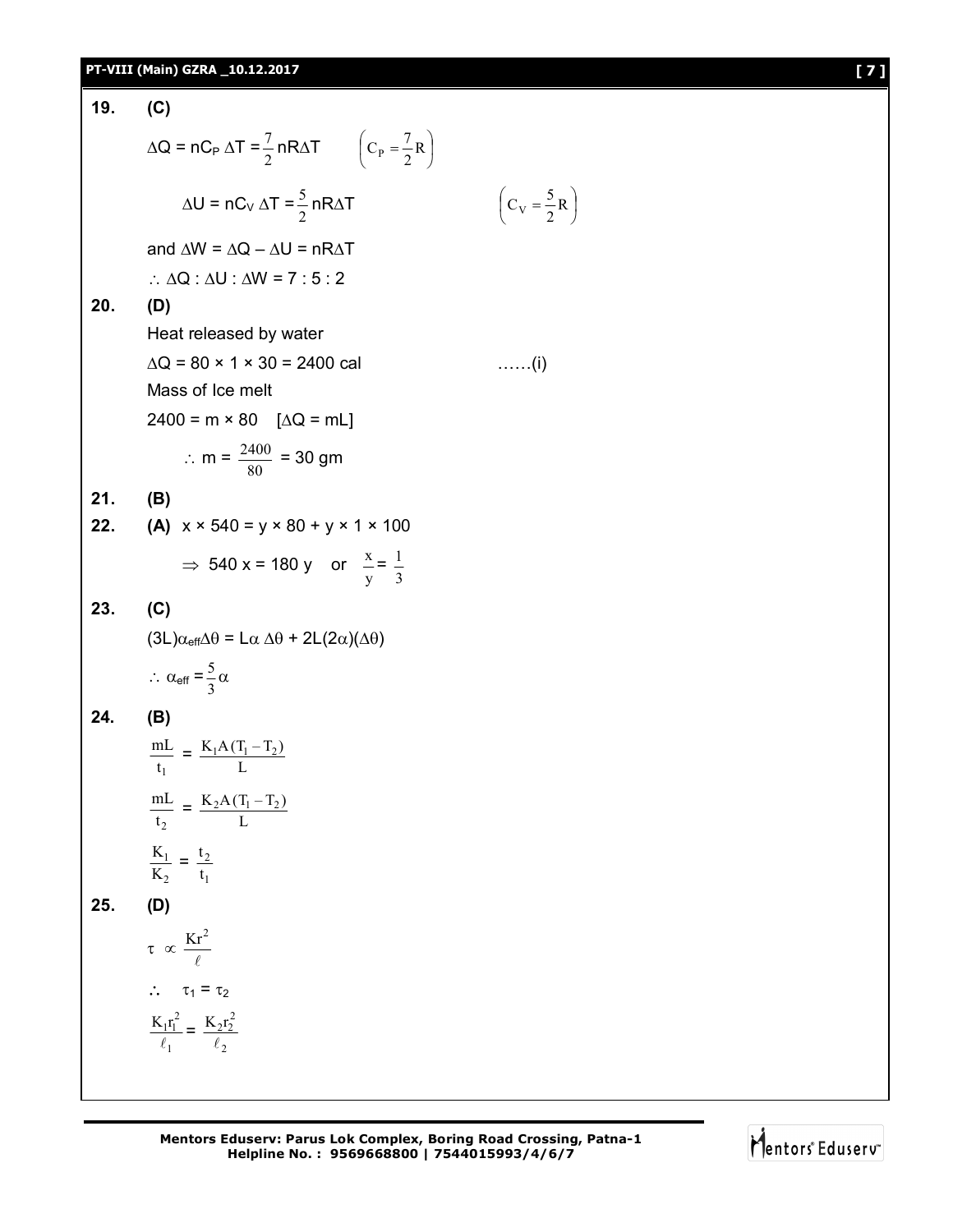# **[ 8 ] PT-VIII (Main) GZRA \_10.12.2017**

**26. (D)**

**27. (C)**

(D)  
\n
$$
N = \frac{PV}{KT}
$$
\n
$$
\frac{N_A}{N_B} = \frac{PV}{KT} \times \frac{K2T}{2P(V/4)} = 0
$$
\n(C)  
\n
$$
Q_{eff} = g + a = \frac{2u}{t}
$$

1 4

$$
\Rightarrow a = \frac{2u}{t} - g = \frac{2u - gt}{t}
$$

**28. (A)**

4  $\frac{3}{4}$  th energy is lost i.e.,  $\frac{1}{4}$  $\frac{1}{4}$ th kinetic energy is left. Hence, its velocity becomes  $\frac{v_0}{2}$  under a retardation of  $\mu$ g in time t<sub>0</sub>.

$$
\frac{v_0}{2} = v_0 - \mu g t_0
$$
  
or  $\mu g t_0 = \frac{v_0}{2}$  or  $\mu = \frac{v_0}{2g t_0}$   
29. **(B)**  $\frac{\frac{1}{2} m u_1^2 \cos^2 \theta_1}{\frac{1}{2} m u_2^2 \cos^2 \theta_2} = \frac{4}{1}$   
 $\Rightarrow \frac{u_1 \cos \theta_1}{u_2 \cos \theta_2} = 2$  ...(1)  
and  $\frac{u_1^2 \sin^2 \theta_1}{u_2^2 \sin^2 \theta_2} = \frac{4}{1}$   
or  $\frac{u_1 \sin \theta_1}{u_2 \sin \theta_2} = \frac{2}{1}$  ...(2)  
from equation no. (1) and (2)  
 $\frac{u_1 \sin \theta_1 u_1 \cos \theta_1}{u_2 \sin \theta_2 u_2 \cos \theta_2} = \frac{4}{1}$   
30. **(C)**  $T_{mix} = \frac{m_1 s_1 T_1 + m_2 s_2 T_2}{m_1 s_1 + m_2 s_2}$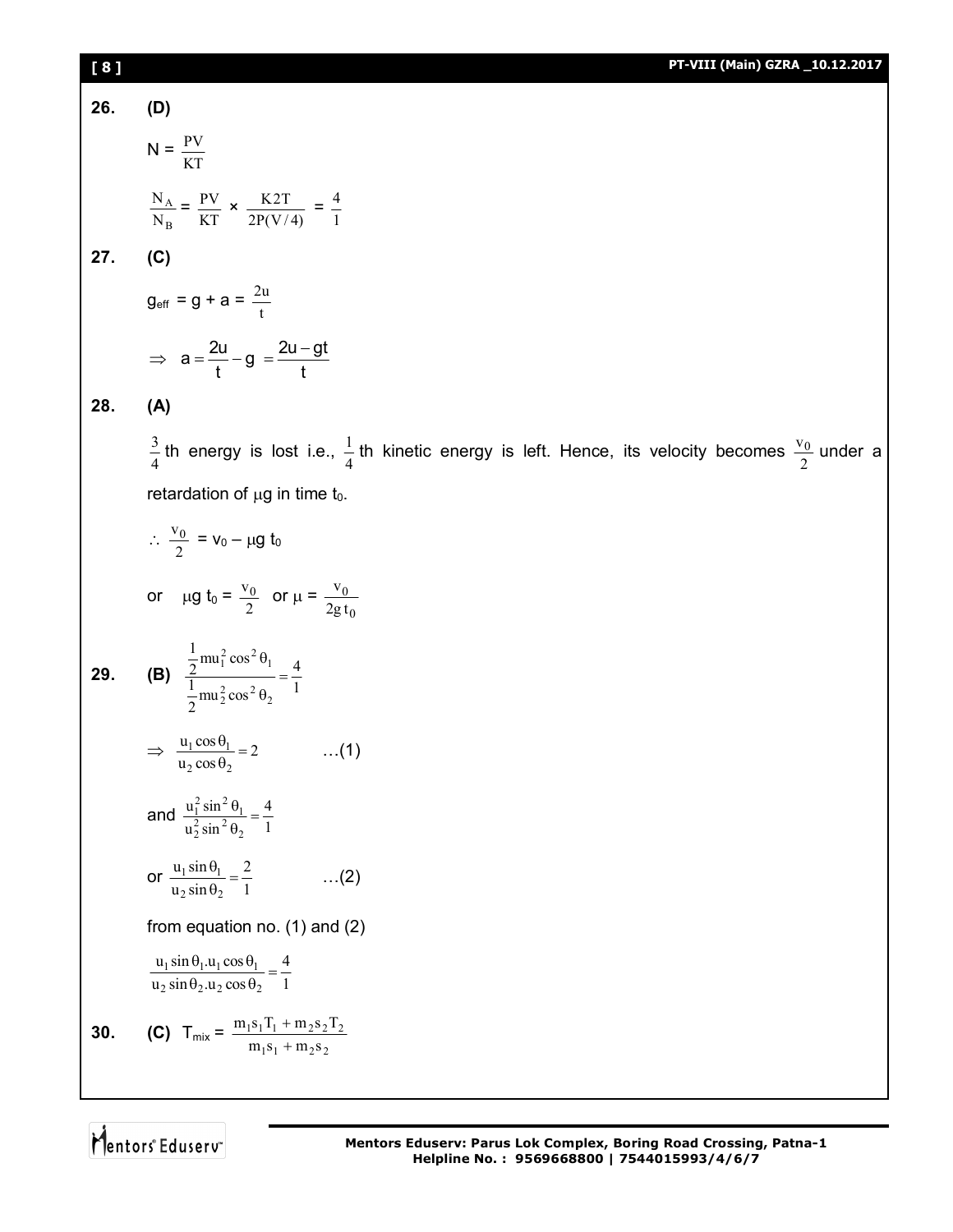| PT-VIII (Main) GZRA _10.12.2017<br>$[9]$ |                                                                                                                                                              |  |  |  |  |  |  |
|------------------------------------------|--------------------------------------------------------------------------------------------------------------------------------------------------------------|--|--|--|--|--|--|
| <b>CHEMISTRY</b>                         |                                                                                                                                                              |  |  |  |  |  |  |
| 31.                                      | (D)<br>32. (C)<br>34. (D)<br>33. (A)                                                                                                                         |  |  |  |  |  |  |
| 35.                                      | (B)                                                                                                                                                          |  |  |  |  |  |  |
|                                          | The velocity corresponding to the maxima is the most probable velocity which is given by the<br>expression.                                                  |  |  |  |  |  |  |
|                                          | $C_{mp} = \sqrt{\frac{2RT}{M}}$                                                                                                                              |  |  |  |  |  |  |
|                                          | $RT = \frac{C_{mp}^2 M}{2} = \frac{(200)^2 \times 100 \times 10^{-3}}{2} = 40000 \times 50 \times 10^{-3}$ J mol <sup>-1</sup> = 40 × 50 J mol <sup>-1</sup> |  |  |  |  |  |  |
|                                          | No. of moles = $\frac{300}{100}$ = 3                                                                                                                         |  |  |  |  |  |  |
|                                          | $E = \frac{3}{2}$ nRT = $\frac{3}{2} \times 3 \times 40 \times 50 = 9 \times 10^3$ J = 9kJ                                                                   |  |  |  |  |  |  |
| 36.                                      | (D)                                                                                                                                                          |  |  |  |  |  |  |
| 37.                                      | (B)                                                                                                                                                          |  |  |  |  |  |  |
|                                          | $V_{\text{real}} = \frac{\text{Molar mass}}{\text{density}} = \frac{18}{0.36}.$                                                                              |  |  |  |  |  |  |
|                                          | $V_{\text{ideal}} = \frac{nRT}{p} = \frac{1 \times 0.082 \times 500}{1}$ .                                                                                   |  |  |  |  |  |  |
|                                          | So, $Z = \frac{V_{\text{real}}}{V_{\text{ideal}}} = \frac{50}{0.082 \times 500} = \frac{50}{41}$ .                                                           |  |  |  |  |  |  |
| 38.                                      | (B)                                                                                                                                                          |  |  |  |  |  |  |
|                                          | $2S \xrightarrow{\text{Energy 4p}} 2p \xrightarrow{\text{Energy up}} 3d \xrightarrow{\text{Energy down}} 3p$                                                 |  |  |  |  |  |  |
|                                          | $3p \xrightarrow[\text{excitation}]{\text{Energy up}} 4S \xrightarrow[\text{deexcitation}]{\text{Energy down}} 3p$                                           |  |  |  |  |  |  |
|                                          | During deexcitation emission of light results                                                                                                                |  |  |  |  |  |  |
| 39.                                      | (A)                                                                                                                                                          |  |  |  |  |  |  |
| 40.                                      | (C)                                                                                                                                                          |  |  |  |  |  |  |
|                                          | $\lambda = \frac{h}{mv}$ $\lambda = \frac{h}{\sqrt{2mKE}}$                                                                                                   |  |  |  |  |  |  |
|                                          | $\lambda_{\text{req}} = \frac{h}{\sqrt{zm9KE}} = \frac{1}{3} \frac{\lambda}{\sqrt{2mKG}} = \frac{\lambda}{3}$                                                |  |  |  |  |  |  |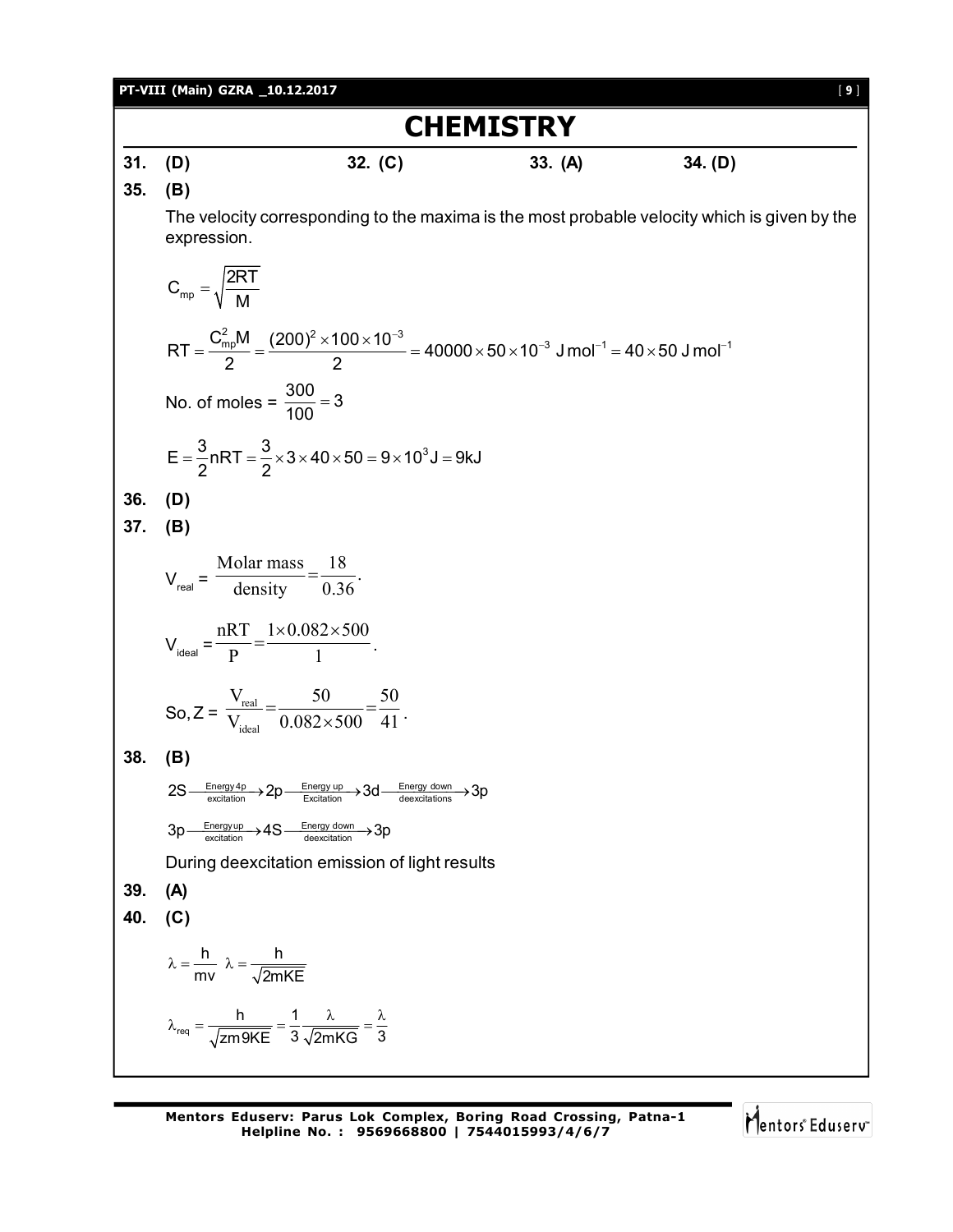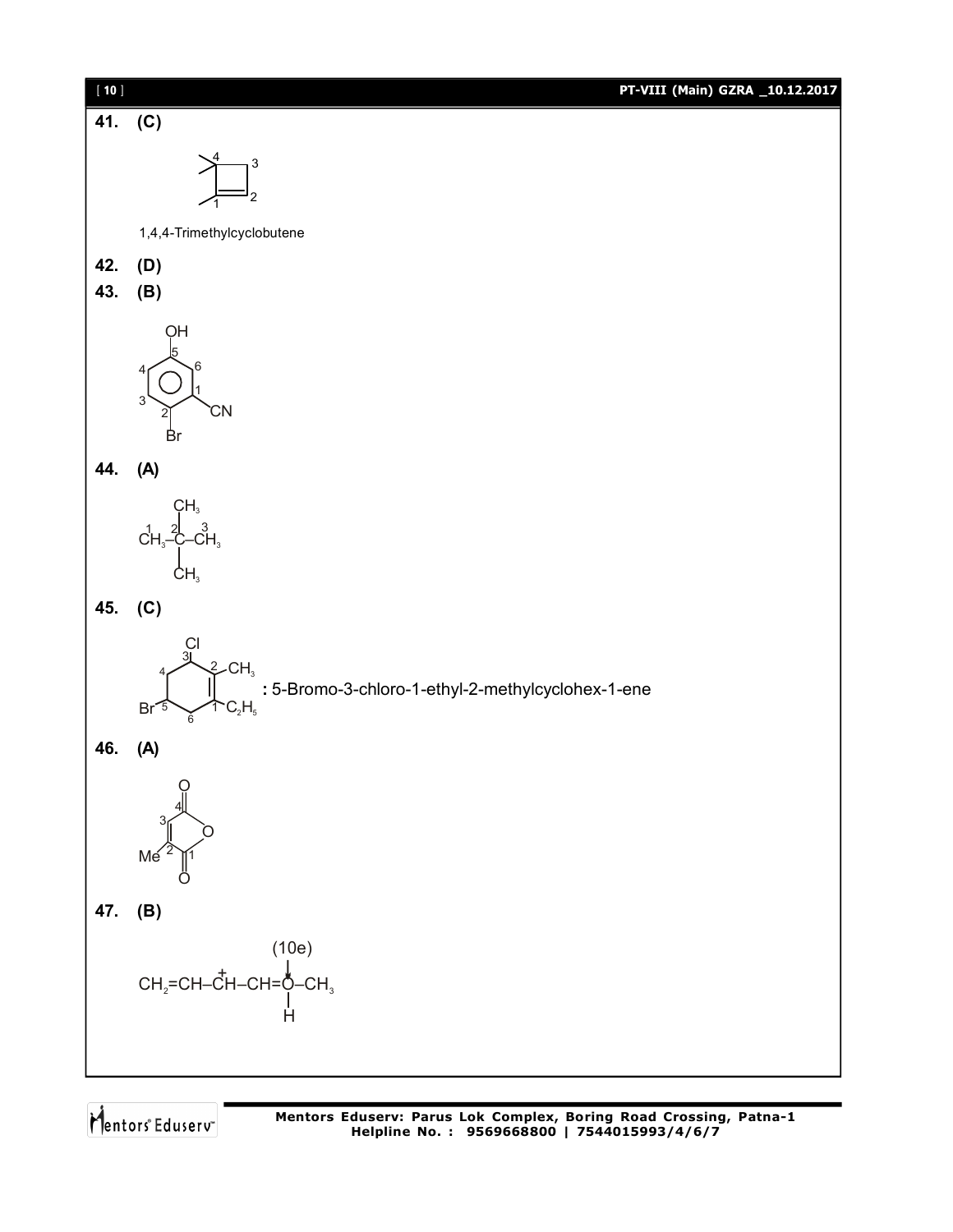# **PT-VIII (Main) GZRA \_10.12.2017** [ **11** ]



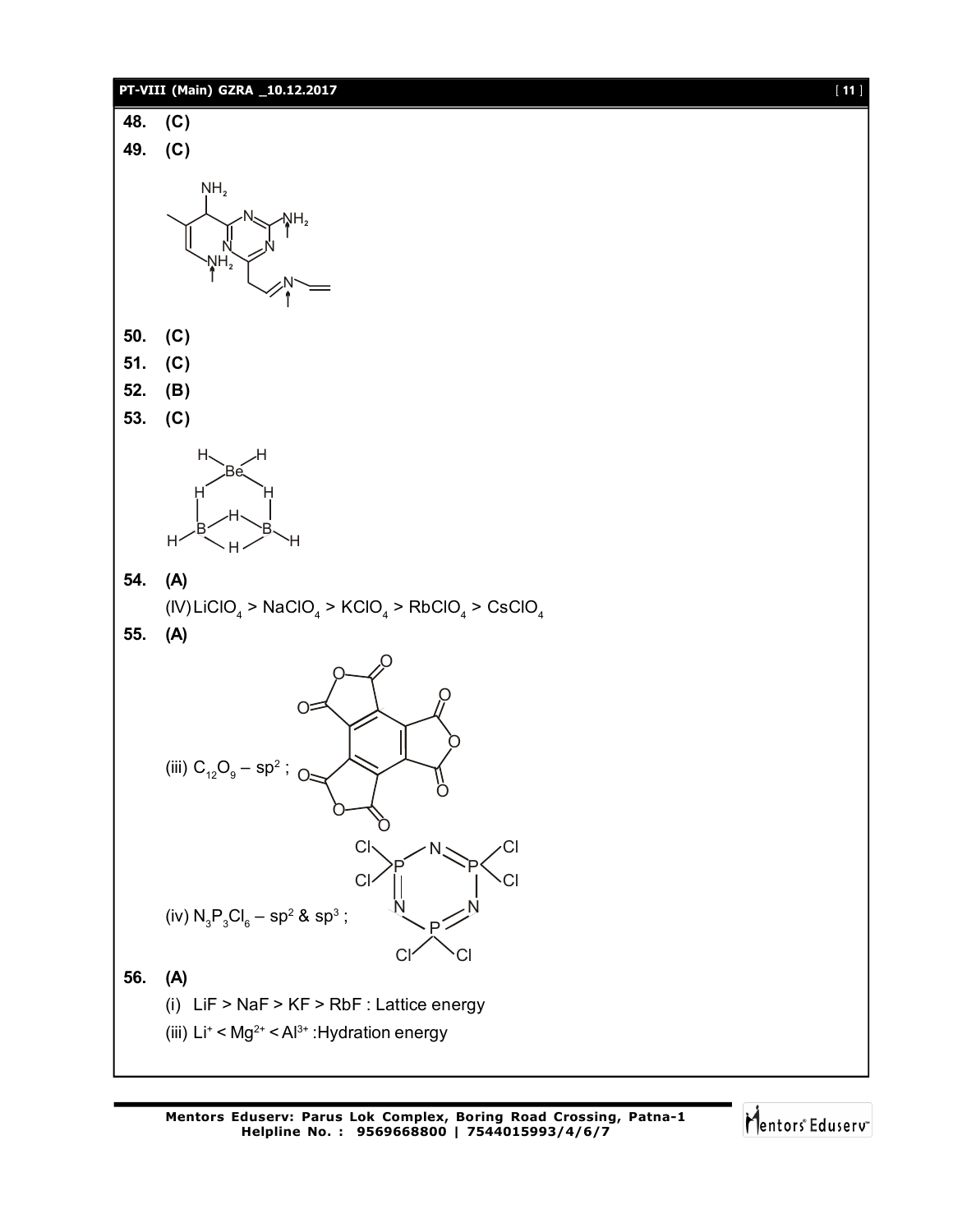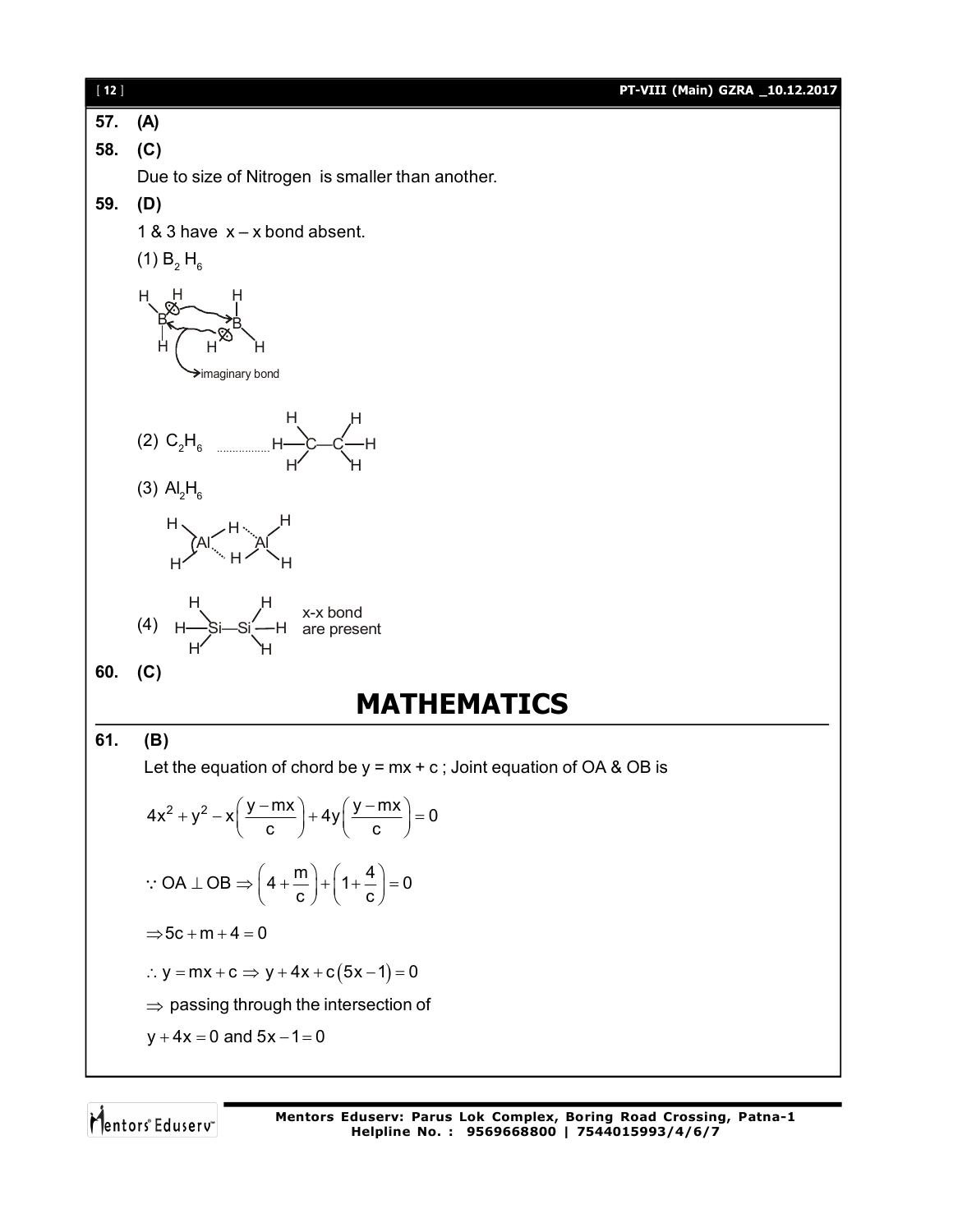### **PT-VIII (Main) GZRA \_10.12.2017** [ **13** ]

**62. (D)** Only (3, –4) satisfies equation of the circle. **63. (C) 64. (C)** 4 UHL 4  $P \equiv \frac{x}{x} = \frac{y}{x} = 6\sqrt{2}$  $\equiv \frac{\kappa}{\cos \frac{\pi}{4}} = \frac{J}{\sin \frac{\pi}{4}} = 6\sqrt{2} \implies x = 6, y = 6$ Since P(6,6) lie on circle  $72 + 12 (g + f) + c = 0$  ......(i) Since  $y = x$  touches the circle, then  $2x^2 + 2x(g + f) + c = 0$  has equal roots  $D = 0$ 4 (g + f)<sup>2</sup> = 8c  $\Rightarrow$  (g + f)<sup>2</sup>  $\ldots$ .....(ii) From, we get  $(12(g + f))^2 = [-(c + 72)]^2 \Rightarrow 144 (2c) = (c + 72)^2 \Rightarrow (c - 72)^2 = 0 \Rightarrow c = 72$ **65. (C) 66. (A)** 100  $\alpha - \beta = \sum_{r=1}^{\infty} (a_{2r} - a_{2r-1}) = 100$  d **67. (D) 68. (C)**  $(x - 1)(x - 0) + (y - 0)(y - 1) = 0$ **69. (C)** Let the equation of one of the circles be  $x^2 + y^2 + 2gx + 2fy + c = 0$ Since it passes through origin,  $\therefore$  c = 0. So, the equation becomes  $x^2 + y^2 + 2gx + 2fy = 0$ Since it cuts the circle  $x^2 + y^2 + 6x - 4y + 2 = 0$ orthogonally,  $\therefore$  2g(3) + 2f(-2) = 0 + 2  $\Rightarrow$   $-6(-g) + 4(-f) = 2$ Thus, the locus of the centre  $(-q, f)$  is  $-6(-g) + 4(-f) = 2$  or  $3x - 2y + 1 = 0$ 

Mentors Eduserv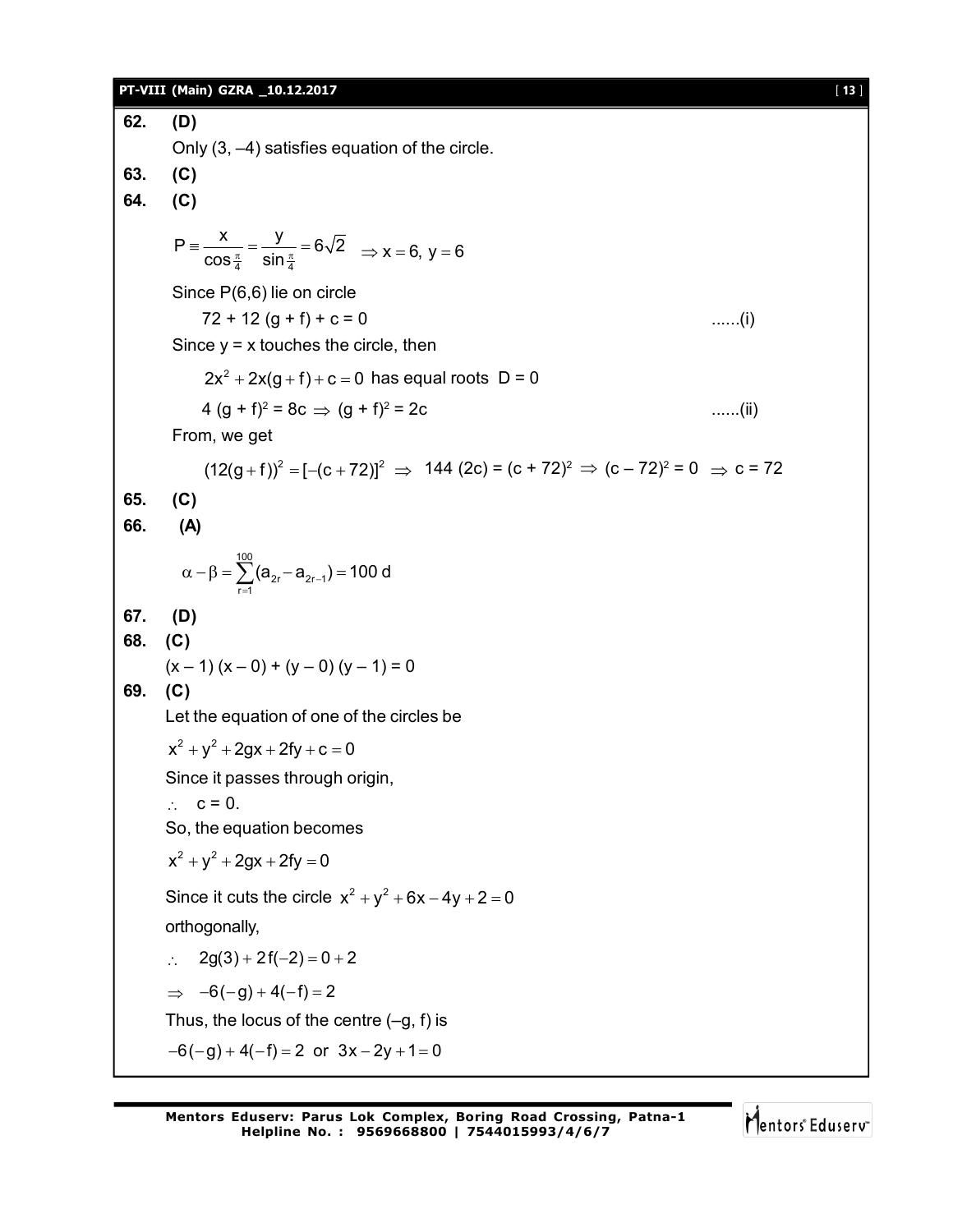| $[14]$ | PT-VIII (Main) GZRA _10.12.2017                                                                                                                 |  |  |  |  |  |
|--------|-------------------------------------------------------------------------------------------------------------------------------------------------|--|--|--|--|--|
| 70.    | (B)                                                                                                                                             |  |  |  |  |  |
|        | $\sin x + \cos x = \sqrt{2}$                                                                                                                    |  |  |  |  |  |
| 71.    | (B)                                                                                                                                             |  |  |  |  |  |
|        | The equation of the straight line passing through the points of intersection of given circle is                                                 |  |  |  |  |  |
|        | $(x^{2}+y^{2}+5x+1)-(x^{2}+y^{2}-3x+7y-25)=0$                                                                                                   |  |  |  |  |  |
|        | i.e., $8x - 15y + 26 = 0$                                                                                                                       |  |  |  |  |  |
|        | Also, centre of the circle $x^2 + y^2 - 2x = 0$ is (1, 0).                                                                                      |  |  |  |  |  |
|        | Distance of the point (1, 0) from the straight line<br>(1)                                                                                      |  |  |  |  |  |
|        | $=\frac{8(1)-15(0)+26}{\sqrt{64+225}}=\frac{34}{17}=2$                                                                                          |  |  |  |  |  |
| 72.    | (B)                                                                                                                                             |  |  |  |  |  |
|        | The equation of the line L be $y - 2 = m(x - 8)$ , m < 0                                                                                        |  |  |  |  |  |
|        | coordinates of P and Q are P $\left(8-\frac{2}{m},0\right)$ and Q (0, 2 – 8 m).                                                                 |  |  |  |  |  |
|        | So, OP + OQ = $8 - \frac{2}{m}$ + 2 - 8m = 10 + $\frac{2}{(-m)}$ + 8 (-m) ≥ 10 + 2 $\sqrt{\frac{2}{(-m)}}$ × 8 (-m) ≥ 18                        |  |  |  |  |  |
|        | So, absolute minium value of $OP + OQ = 18$                                                                                                     |  |  |  |  |  |
| 73.    | (B)<br>The parabola $y = x^2 + 1$ and $x = y^2 + 1$ are symmetrical about $y = x$ .                                                             |  |  |  |  |  |
|        | Therefore, the tangent at point A is parallel to $y = x$ . Therefore, $\frac{dy}{dx} = 2x$ or $2x = 1$                                          |  |  |  |  |  |
|        | or $x = \frac{1}{2}$ and $y = \frac{5}{4}$                                                                                                      |  |  |  |  |  |
|        | $\therefore$ A = $\left(\frac{1}{2}, \frac{5}{4}\right)$ and B = $\left(\frac{5}{4}, \frac{1}{2}\right)$                                        |  |  |  |  |  |
|        | Hence, Radius = $\frac{1}{2} \sqrt{\left(\frac{1}{2} - \frac{5}{4}\right)^2 + \left(\frac{5}{4} - \frac{1}{2}\right)^2} = \frac{3}{8} \sqrt{2}$ |  |  |  |  |  |
|        | : Area = $\frac{9\pi}{32}$                                                                                                                      |  |  |  |  |  |
| 74.    | (A)                                                                                                                                             |  |  |  |  |  |
|        | The family of parabola is                                                                                                                       |  |  |  |  |  |
|        |                                                                                                                                                 |  |  |  |  |  |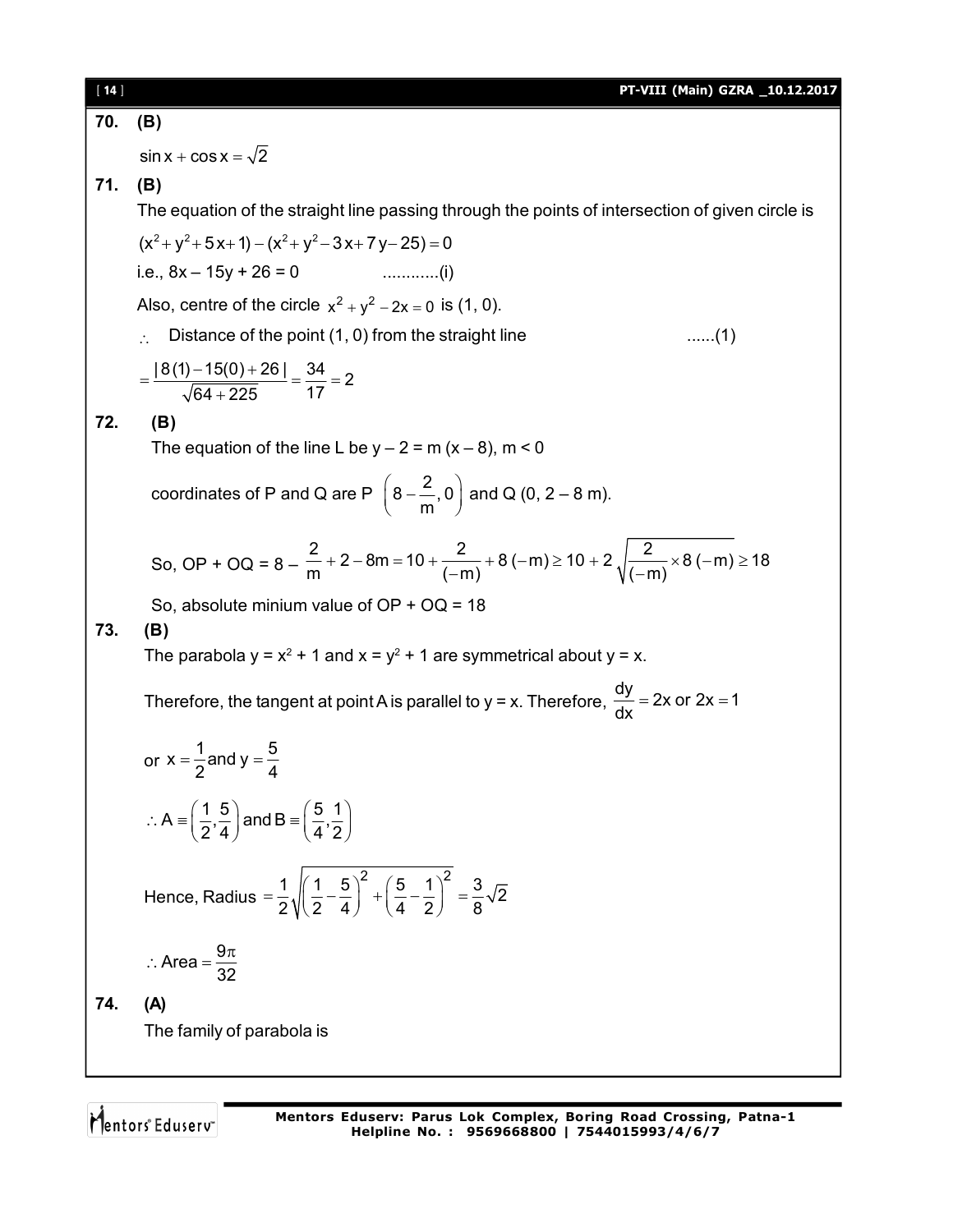# **PT-VIII (Main) GZRA \_10.12.2017** [ 15 ]

$$
y = \frac{a^3x^2}{3} + \frac{a^2x}{2} - 2a
$$
  
\nand the vertex is A(-B/ZA, -D/AA) = (h, k). Therefore,  
\n
$$
h = -\frac{a^2/2}{2(a^3/3)} = -\frac{3}{4a}
$$
  
\nand  $k = \frac{(a^2/2)^2 - (4a^3(-2a)/3)}{4(a^3/3)} = \frac{-35a}{16}$   
\nEliminating a, required locus is xy = 105/64.  
\n75. (C)  
\n
$$
y^2 = 8x
$$
  
\n $\Rightarrow a = 2$   
\n $\Rightarrow \frac{2 \text{PSS}_Q}{\text{PSS} + \text{SQ}} = 4$   
\n $\Rightarrow \text{SQ} = 3$   
\n76. (D)  
\nrequired equation is  $x^2 - (\alpha + \beta)x + \alpha\beta = 0$   
\n $\alpha + \beta = \frac{1}{10 - \sqrt{72}} + \frac{1}{10 + 6\sqrt{2}} = \frac{5}{7}$   
\n $\alpha + \beta = \frac{1}{28}$   
\n77. (A)  
\nLet  $S = \sum_{n=1}^{\infty} \frac{a_n}{2^n}$ , then  
\n
$$
S = \frac{a_1}{2} + \frac{a_2}{2} + \frac{a_3}{2} + \frac{x}{n-3} + \frac{a_{n+1}}{2^{n+1}} = 0 + \frac{1}{4} + \frac{2}{8} + \sum_{n=3}^{\infty} \frac{a_n + a_{n-1} + a_{n-2}}{2^{n+1}}
$$
  
\n $= \frac{1}{2} + \frac{1}{2} \sum_{n=3}^{\infty} \frac{a_n}{2^n} + \frac{1}{4} \sum_{n=3}^{\infty} \frac{a_{n-1}}{2^{n+1}} = 0 + \frac{1}{4} + \frac{2}{8} + \sum_{n=3}^{\infty} \frac{a_n + a_{n-1} + a_{n-2}}{2^{n+1}}$   
\n $= \frac{1}{2} + \frac{1}{2} \sum_{n=3}^{\infty} \frac{a_n}{2^n} + \frac{1}{4} \sum_{n=3}^{\infty} \frac{a_{n-1}}{2^{n-1}}$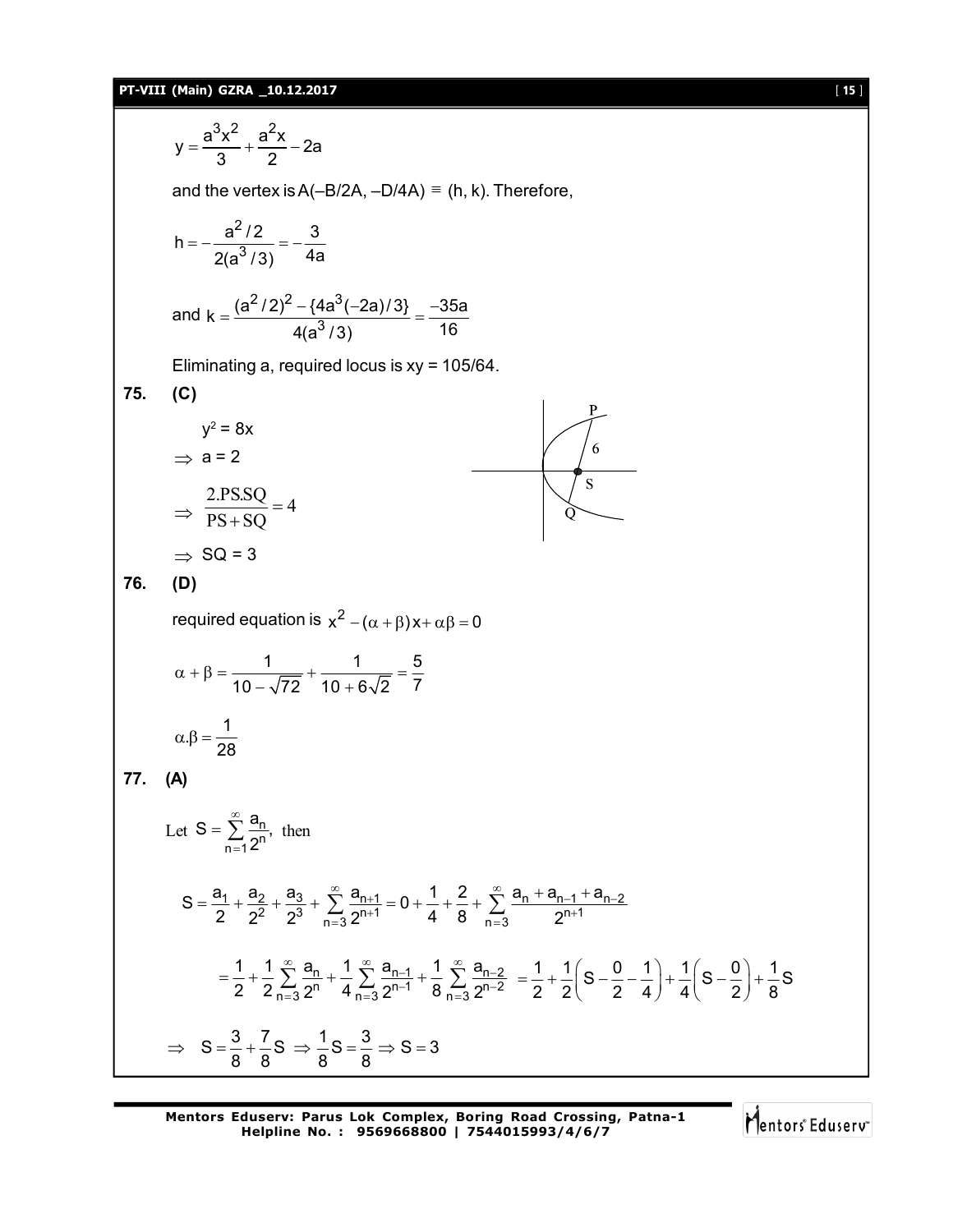| [16] |                                                                                                                                                                                                               | PT-VIII (Main) GZRA _10.12.2017        |
|------|---------------------------------------------------------------------------------------------------------------------------------------------------------------------------------------------------------------|----------------------------------------|
| 78.  | (D)                                                                                                                                                                                                           |                                        |
|      | b > 0                                                                                                                                                                                                         |                                        |
|      | Also, $(\alpha - 1)^2 + \beta^2 = (\alpha - 3)^2 + \beta^2 \Rightarrow \alpha = 2$                                                                                                                            |                                        |
|      | $\cos 60^\circ = \frac{AA_1^2 + AA_2^2 - A_1A_2^2}{2AA_4 \times AA_2} \Rightarrow (1+\beta^2) = 2\beta^2 - 2 \Rightarrow \beta = \sqrt{3}$                                                                    | $A(\alpha,\beta)$                      |
|      | Equation of circle having centre $(2,\sqrt{3})$ and radius 2 is<br>$\therefore$                                                                                                                               |                                        |
|      | $x^{2} + y^{2} - 4x - 2\sqrt{3}y + 3 = 0$                                                                                                                                                                     | $A_{2}(3,0)$<br>$(1,0)$ A <sub>1</sub> |
| 79.  | (C)                                                                                                                                                                                                           |                                        |
|      | $a_n = \frac{n(n+1)}{\left(\frac{n(n+1)}{2}\right)^2} = 4\left(\frac{1}{n} - \frac{1}{n+1}\right)$                                                                                                            |                                        |
|      | $S_n = 4\left(1-\frac{1}{2}+\frac{1}{2}-\frac{1}{3}+\ldots+\frac{1}{n}-\frac{1}{(n+1)}\right)$                                                                                                                |                                        |
|      | $S_n = 4\left(1 - \frac{1}{n+1}\right)$                                                                                                                                                                       |                                        |
|      | $S_{\infty} = 4$ .                                                                                                                                                                                            |                                        |
| 80.  | (B)                                                                                                                                                                                                           |                                        |
|      | $\alpha + \beta = a$ and $\alpha \beta = -(a + b)$                                                                                                                                                            |                                        |
|      | $\frac{\alpha^2 + 2\alpha + 1}{\alpha^2 + 2\alpha + b} + \frac{\beta^2 + 2\beta + 1}{\beta^2 + 2\beta + b} = \frac{(\alpha + 1)^2}{(\alpha + 1)^2 + (b - 1)} + \frac{(\beta + 1)^2}{(\beta + 1)^2 + (b - 1)}$ |                                        |
|      |                                                                                                                                                                                                               |                                        |
| 81.  | (B)                                                                                                                                                                                                           |                                        |
|      | $\alpha + \beta = \frac{3}{2}$                                                                                                                                                                                |                                        |
|      | $\alpha\beta = -3$                                                                                                                                                                                            |                                        |
|      | $\therefore (\alpha + \beta)^2 - 2\alpha\beta + 4$                                                                                                                                                            |                                        |
|      | $=\frac{9}{4}+6+4=\frac{49}{4}$                                                                                                                                                                               |                                        |
|      | and $(\alpha^2 + 2)(\beta^2 + 2) = \alpha^2 \beta^2 + 2(\alpha^2 + \beta^2) + 4$                                                                                                                              |                                        |
|      | $=9+2\left(\frac{33}{4}\right)+4=\frac{59}{2}$                                                                                                                                                                |                                        |
|      | Hence, the required equation is $x^2 - \frac{49}{4}x + \frac{59}{2} = 0$                                                                                                                                      |                                        |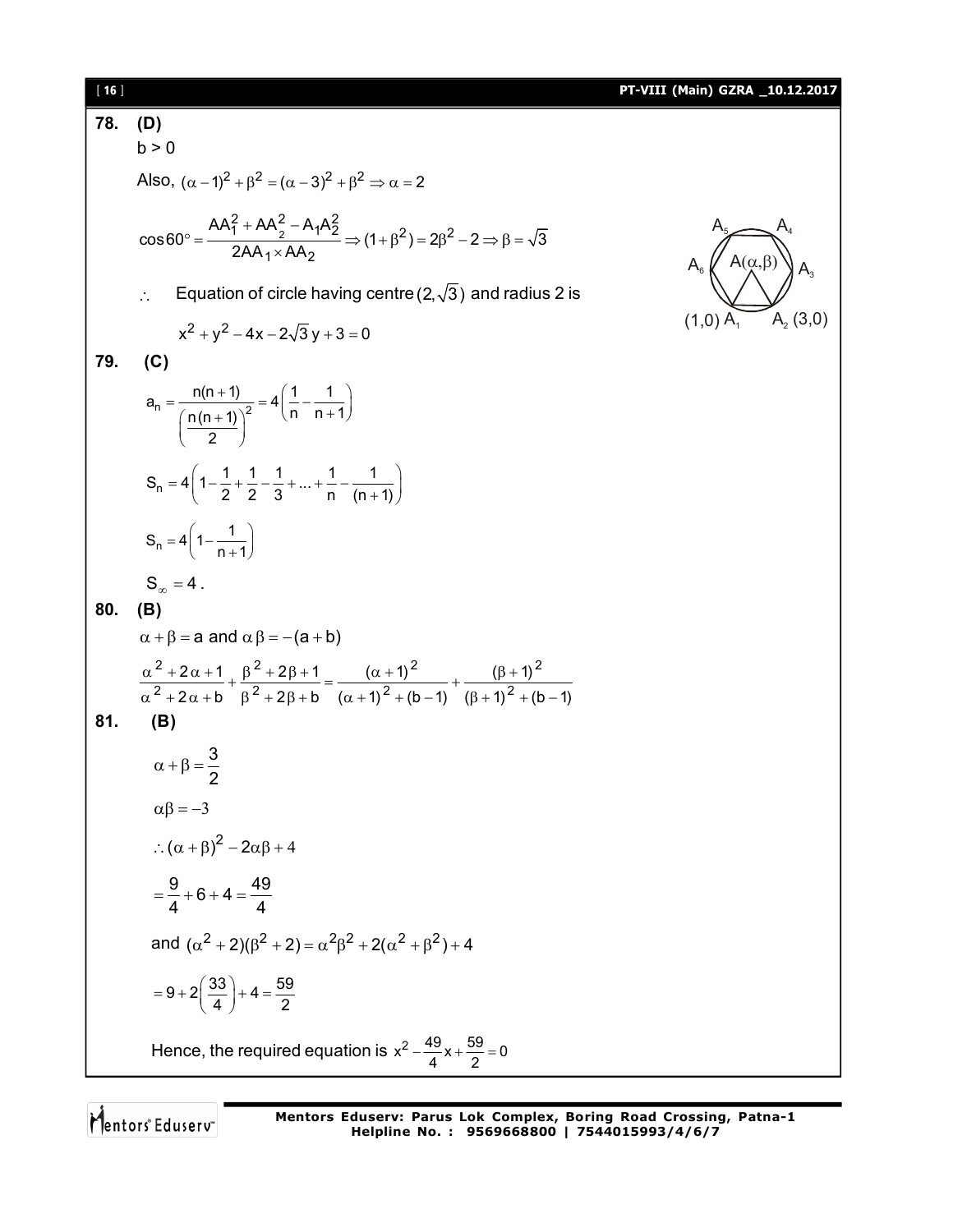### **PT-VIII (Main) GZRA \_10.12.2017** [ **17** ]

**82. (B)**

Equation of normal in terms of m is  $y = mx - 4m - 2m^3$ . If it passes through (a, 0) then  $am - 4m - 2m^3 = 0$ ⇒ m(a – 4 – 2m<sup>2</sup>) = 0 ⇒ m = 0, m<sup>2</sup> =  $\frac{a-4}{2}$ 2  $\frac{-4}{2}$ . For three distinct normal,  $a - 4 > 0 \Rightarrow a > 4$ **83. (A)** Let 16<sup>sin<sup>2</sup>x</sup> = y, then  $16^{\cos^2 x}$  = 16<sup>1-sin<sup>2</sup>x =  $\frac{16}{y}$ </sup> y  $e^{-\sin^2 x} =$ Hence y + y 16  $= 10 \Rightarrow y^2 - 10y + 16 = 0 \Rightarrow y = 2 \text{ or } 8$ Now  $16^{\sin^2 x} = 2 \implies 2^{4\sin^2 x} = (2)^1 \implies 4\sin^2 x = 1$  $\therefore$  sinx =  $\pm \frac{1}{2}$  $\pm \frac{1}{2}$   $\Rightarrow$  x =  $\frac{\pi}{6}$ and  $16^{\sin^2 x} = 8 \implies 2^{4\sin^2 x} = 2^3 \implies \sin x = \pm \frac{\sqrt{3}}{2}$ 3  $\Rightarrow$  x =  $\frac{1}{3}$  $\pi$ **84. (B) 85. (C)** Let  $\alpha$ ,  $2\alpha$  are the roots of equation so  $\alpha + 2\alpha = 3\alpha = 3a \Rightarrow \alpha = a$ and  $\alpha(2\alpha) = 2\alpha^2 = f(a)$  $\Rightarrow$  f(a) = 2a<sup>2</sup> Hence  $f(x) = 2x^2$ **86. (A)** Since  $x_1$   $x_2$  = 4  $x_2 = \frac{1}{x_1}$ 4 x  $\therefore \frac{x_1}{x_1-1}$ 1 x  $\frac{x_1}{x_1-1} + \frac{x_1}{4}$ 1 4 x  $\frac{4}{x_1}$  – 1  $= 2 \Rightarrow \frac{\lambda_1}{\lambda_1 - \lambda_2}$ 1 x  $\frac{1}{x_1-1}$  +  $\frac{1}{4-x_1}$ 4  $\frac{1}{4-x_1}$  = 2  $4x_1 - x_1^2 + 4x_1 - 4 = 2(x_1 - 1) (4 - x_1)$  $\Rightarrow$   $x_1^2 - 2x_1 + 4 = 0$   $\Rightarrow$   $x^2 - 2x + 4 = 0$